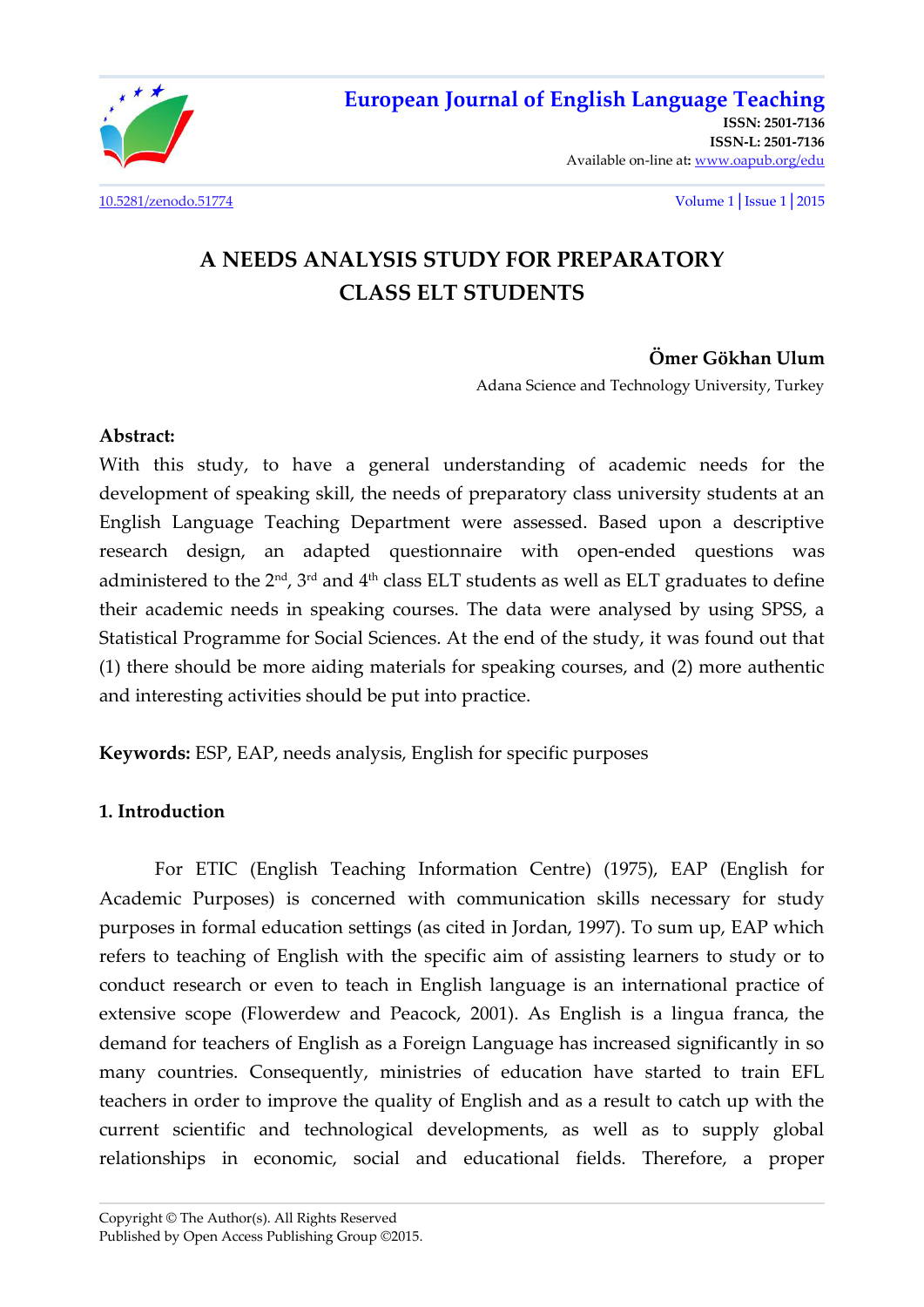understanding of English or competency in using it is a certain requirement for EFL teachers. This need is compensated with prep-classes in which EFL teacher candidates are educated in terms of four language skills and then they effectively continue the following courses in their department next years. As a result, it is important to check the understanding of teacher candidates on the efficiency of their courses in preparatory classes in order to understand their needs. In university settings, candidate teachers are trained on the base of EAP in which programs are situated on language skills needed to perform in the academic context of core subject areas. Besides, EAP instructions involve vocabulary, grammar and language skills based teaching covering reading, writing, listening and speaking as well as pronunciation. Yet, EAP refers to particular needs of students; for instance, a speaking lesson focuses on dialogues on educational contexts or a writing lesson is based on essays. In other words, the aim of an EAP program is to support students with developing their language skills so that they become more competent in their subject specific courses.

 EAP refers to means of setting instruction in recognition of the cognitive, social, and linguistic requirements of specific academic disciplines. This moves the instructors beyond preparing students to study in English to forming new types of literacy such as supplying them with the communicative skills to take part in specific academic and cultural settings (Hyland and Hamp-Lyons, 2002). Surely, academic success is not attained only by language competence; however, the language competence is the initial point of reaching the academic goals. Shing and Sim (2011) state that the layout and practice of any EAP course curriculum should take various language needs of the learners into account. Certainly, by figuring out learners' language needs, a firm base related to the whole idea of implementing the specific language courses could be formed. By knowing this primary knowledge, the overall process of developing the curriculum from setting the course objectives to choosing the course contents and learning activities can easily be maintained. This contributes to highly successful courses which give way to learners to reach the expected learning outcomes. Implementation of a needs analysis is the preliminary stage of piling data on the learners' language needs. Besides, Hutchinson and Waters (1987) put forward that having an understanding of the target situation requiring the need to communicate in English distinguishes the ESP student from the EAP student. In the EAP program the students' needs are simple in which they need to gain the linguistic proficiency required to deal with academic practices in the humanities, a definite and easily detectable field for which specific skills are needed to be promoted in specific ways. With all these in mind this very particular study focuses on finding out the perspectives of the prep-class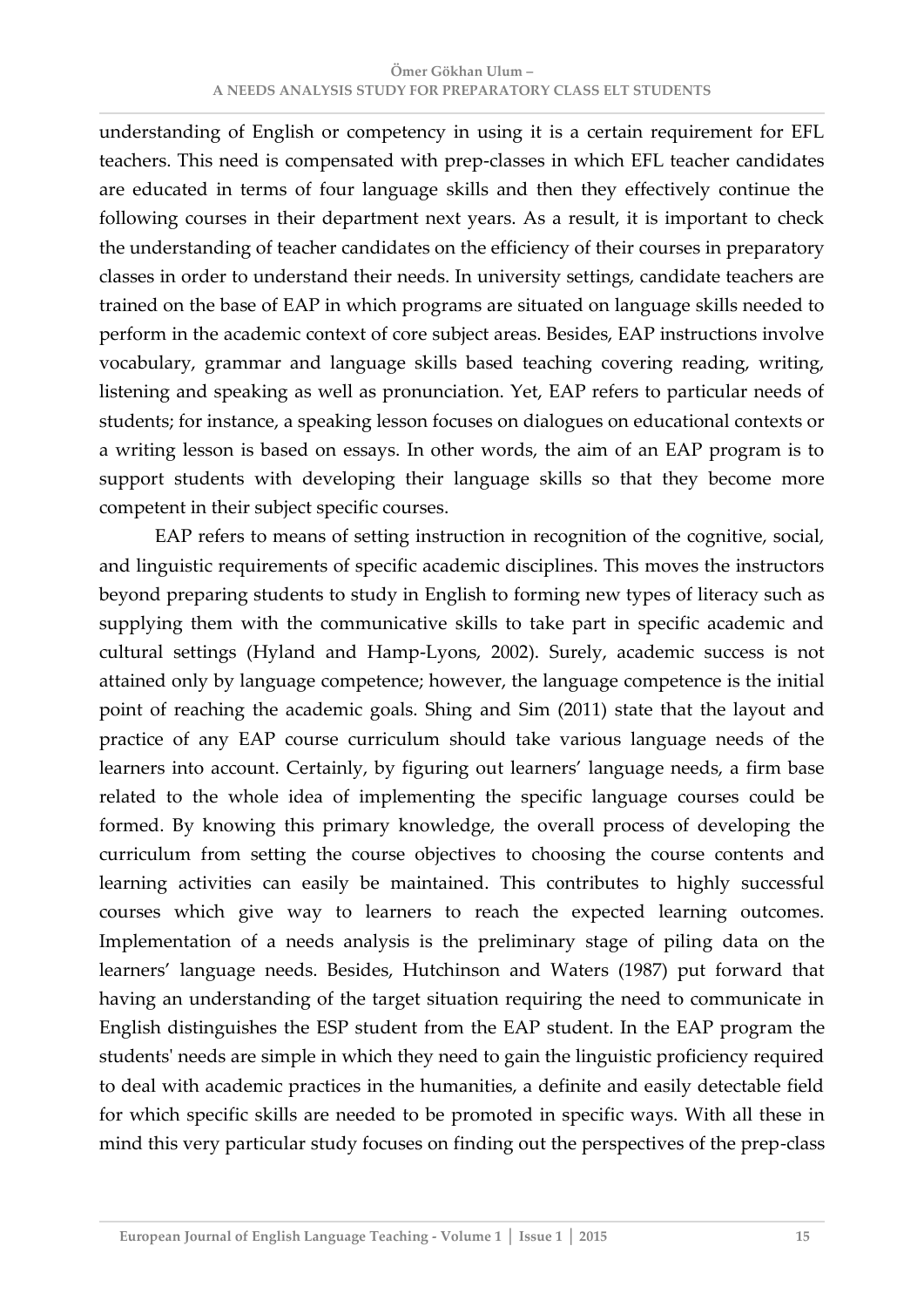ELT students on their speaking courses to have a general understanding of their needs for the development of their speaking skill.

# **2. Needs Analysis**

Needs analysis is the preliminary stage of designing courses, syllabuses, materials and the sort of educational activities that take place (Jordan, 1997). Needs analysis is a significant factor that should be discovered and negotiated in language teaching programs. Based on this issue, an EAP program ought to be set on both checking students' purposes and assessing their needs as well (Rostami and Zafarghandi, 2014). The results of the needs analysis support instructors to define the students' professional needs in terms of language skills, as well as their deficiencies in the area of language skills. Upon examining the students' needs and specifying the language course objectives, materials meeting the needs of the students might be chosen for instance. Therefore, needs analysis is the base on which curriculum content, teaching materials and methods are constructed. This gives way to enhancing the students' motivation and achievement as a result (Otilia, 2015). Needs analysis has several sub-branches according to the aim and function of the analysis. It covers target situation analysis, present situation analysis, deficiency analysis, strategy analysis and means analysis, etc. (Jordan, 1997). Here in our study we implemented a target situation needs analysis. Target situation needs analysis was designed and implemented by several scholars in the field, one of which is Munby (1978) for instance. This approach is based on the students' needs at the end of the course program as well as the target level of the students. At the end of this model, the outcome is the profile of the learners' language needs (Jordan, 1997). To sum up, needs analysis is the systematic data collection and examining of all subjective and objective information required to describe and validate curriculum goals that support the language learning needs of learners within the context of the institutions that affect the learning and teaching situation (Brown, 2006).

# **3. Purpose of the Study**

This study aims to find out the needs of ELT students in terms of their speaking skill development in preparatory classes. In order to clarify the needs of the ELT students with regard to their speaking development in preparatory classes, the perceptions of  $2<sup>nd</sup>$ ,  $3<sup>rd</sup>$  and  $4<sup>th</sup>$  class ELT students as well as ELT graduates towards the efficiency of speaking courses, beside their contentment on the learning process were investigated. The 1<sup>st</sup> class students were excluded in the study to see more about the impact of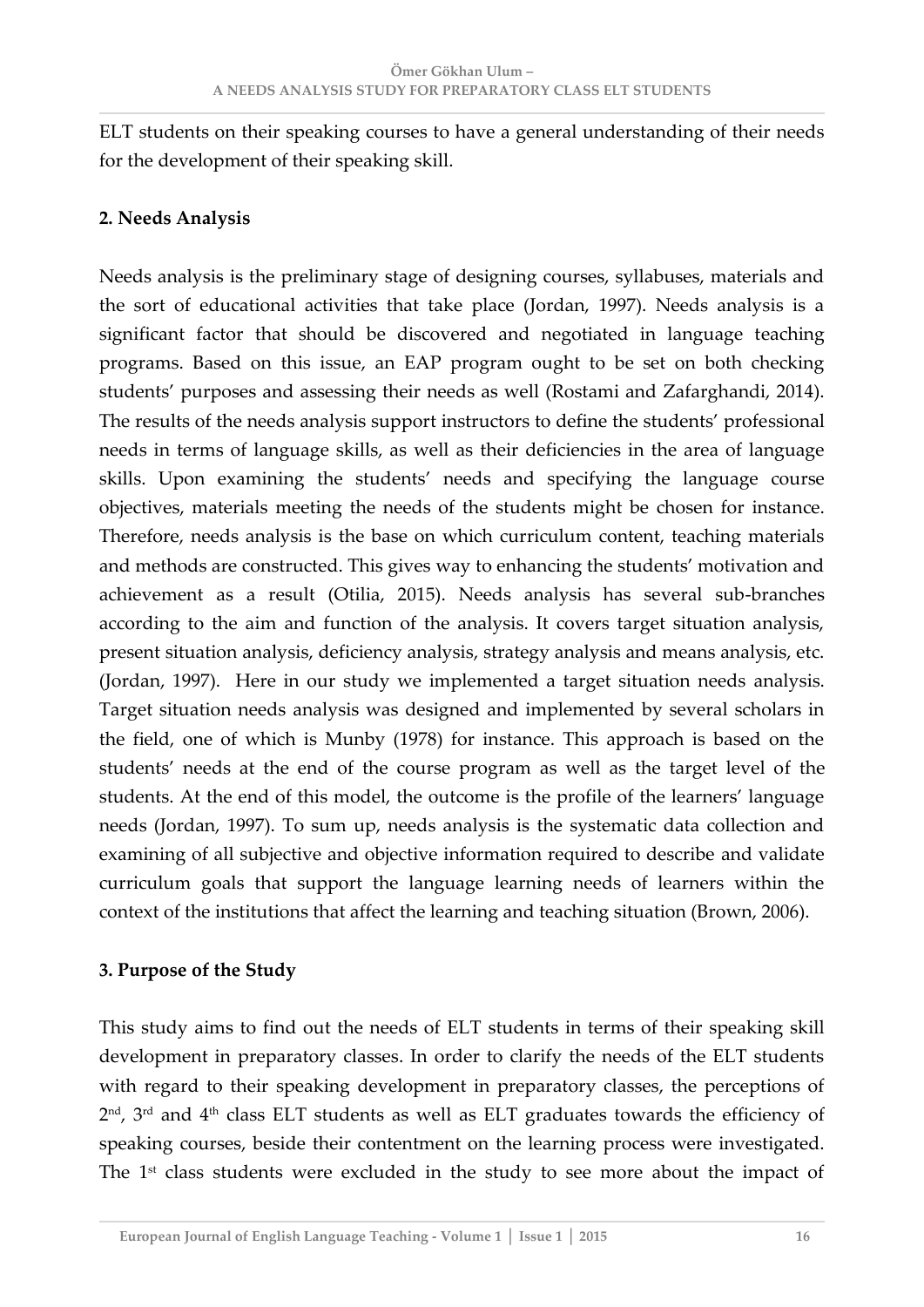preparatory class on the pursuing courses in the following years so that they might have more clear ideas after the  $1<sup>st</sup>$  class. To clarify the study, the answers were sought to the following research question:

How do the 2<sup>nd</sup>, 3<sup>rd</sup>, 4<sup>th</sup> class ELT students and ELT graduates perceive the efficiency of the speaking courses in ELT preparatory classes in terms of their speaking needs?

More specifically,

- a) Are the  $2^{nd}$ ,  $3^{rd}$ ,  $4^{th}$  class ELT students and ELT graduates content with having taken the speaking course in the preparatory classes, with regard to their speaking needs?
- b) What are the perceptions of the 2<sup>nd</sup>, 3<sup>rd</sup>, 4<sup>th</sup> class ELT students and ELT graduates on the use of course materials and opportunities needed in the speaking courses in the preparatory classes?
- c) What are the perceptions of the  $2^{nd}$ ,  $3^{rd}$ ,  $4^{th}$  class ELT students and ELT graduates on the need of individual and group work studies in speaking courses to develop their speaking skill in the preparatory classes?
- d) What are the perceptions of the 2<sup>nd</sup>, 3<sup>rd</sup>, 4<sup>th</sup> class ELT students and ELT graduates on the efficiency of the overall speaking program in terms of meeting their speaking needs?
- e) To what extent did the  $2^{nd}$ ,  $3^{rd}$ ,  $4^{th}$  class ELT students and ELT graduates meet their expectations at the end of the course program, in terms of supplying their speaking needs?
- f) What are the perceptions of the  $2^{nd}$ ,  $3^{rd}$ ,  $4^{th}$  class ELT students and ELT graduates on the use of the needed speaking skill in their own classrooms or in other settings?

# **4. Significance of the Study**

This study points out the perspectives of the  $2<sup>nd</sup>$ ,  $3<sup>r</sup>$ ,  $4<sup>th</sup>$  class ELT students and ELT graduates on the efficiency of speaking courses in developing their speaking skill. The findings will have great value as an exploratory study on the needs analysis for preparatory class ELT students for enhancing the success of the program. Furthermore, the findings will stand as a data-base for the Department of Foreign Languages in terms of specifying the needs of the ELT students taking speaking courses, and as a result for the development of the speaking course programs. Besides, the findings of the study will be a guide for ELT instructors in their attitude towards teaching the required speaking skill. Finally, this study is expected to encourage further studies about the subject of teaching English for academic purposes and to assist other researchers in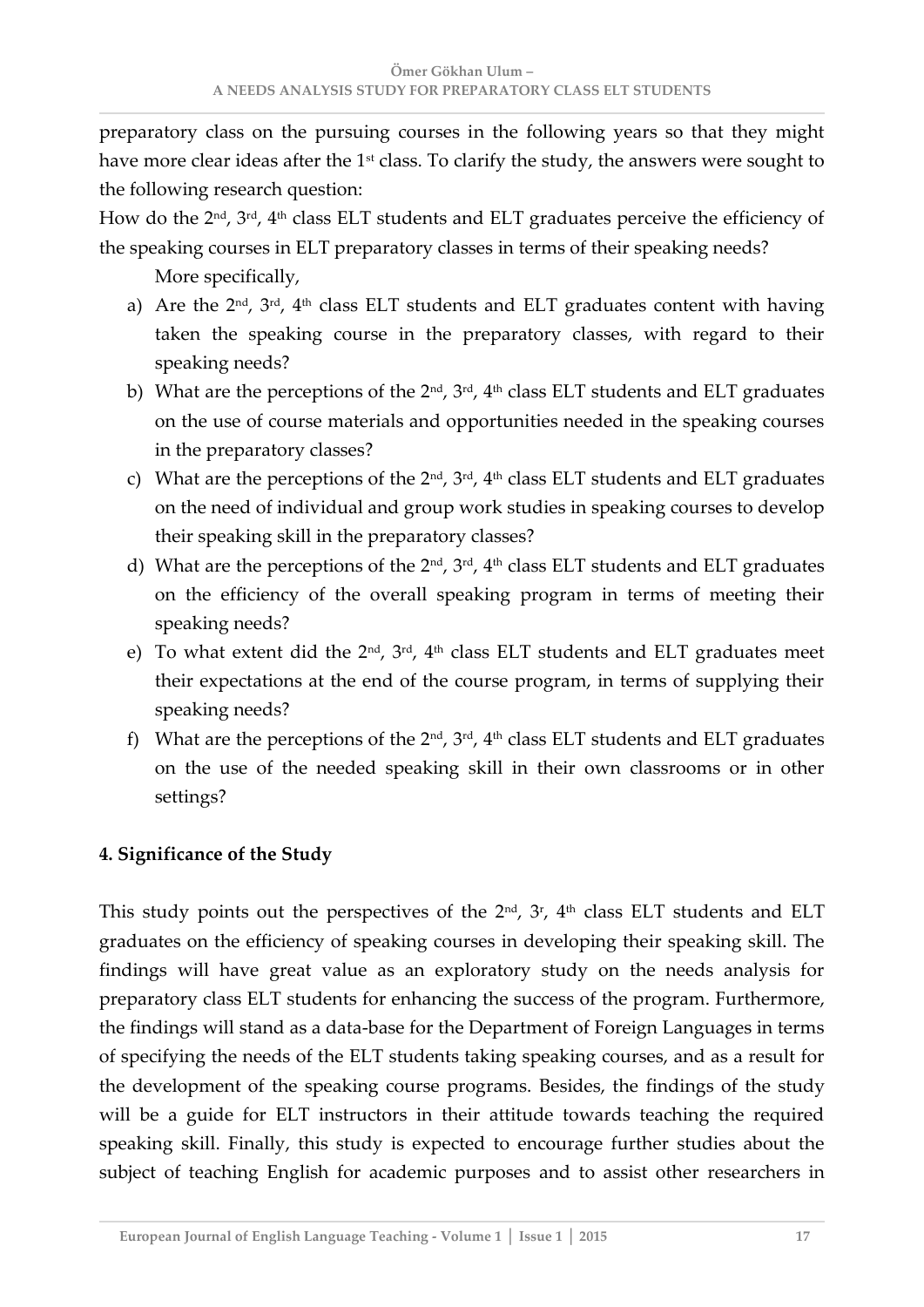determining other alternative research designs, data collection methods and subject selection.

### **5. Methodology**

#### **5.1 Participants**

The participants in this study were the  $2<sup>nd</sup>$ ,  $3<sup>rd</sup>$  and  $4<sup>th</sup>$  class ELT students studying in Çukurova University as well as ELT graduates from the same institution. The sample consists of 120 ELT students and 30 ELT graduates who voluntarily participated in the study. 44 of the participants were male, while 106 of them were female. Besides, 30 participants from each class as well as 30 graduates were chosen for the study and the high school type they graduated from displayed diversities: 124 participants from Anatolian High School, 3 participants from Vocational High School, 7 participants from Private High School, 12 participants from Foreign Languages High School, 2 participants from High Schools Abroad, and 2 participants from Distance Education High School. In selecting the participants, the convenience sampling method was used as the target population was too large, and therefore not accessible. The mother tongue of the participants is Turkish and the participants enter the university by taking the university entrance exams applied in Turkey, in which only reading skill as well as grammar and vocabulary knowledge is tested. Furthermore, regarding why they learn English, the participants declared various reasons: 117 indicating the reason *for their future career*, 17 indicating the reason *for success in English courses*, 9 indicating the reason *for having a certificate at the end of the program*, 7 indicating the reason *for master and doctorate degrees*.

#### **5.2 Data Collection Tools**

In this study, in order to analyse the needs of the preparatory class ELT students in terms of their speaking skill development, perceptions towards the speaking courses by means of an adapted questionnaire with open ended questions were used. That's to say, this study is conducted having resource to descriptive research design with a view to clarify the needs of preparatory class ELT students through identifying the perspectives of those already having finished the speaking course. The data were collected from a group of ELT students at Çukurova University in Adana, Turkey, as well as from a group of ELT graduates from the same university. The questionnaire with open-ended questions was directly administered to the target group by the researcher after being translated into the participants' native language Turkish in order to guarantee the students' full comprehension of the items included. The adapted questionnaire from the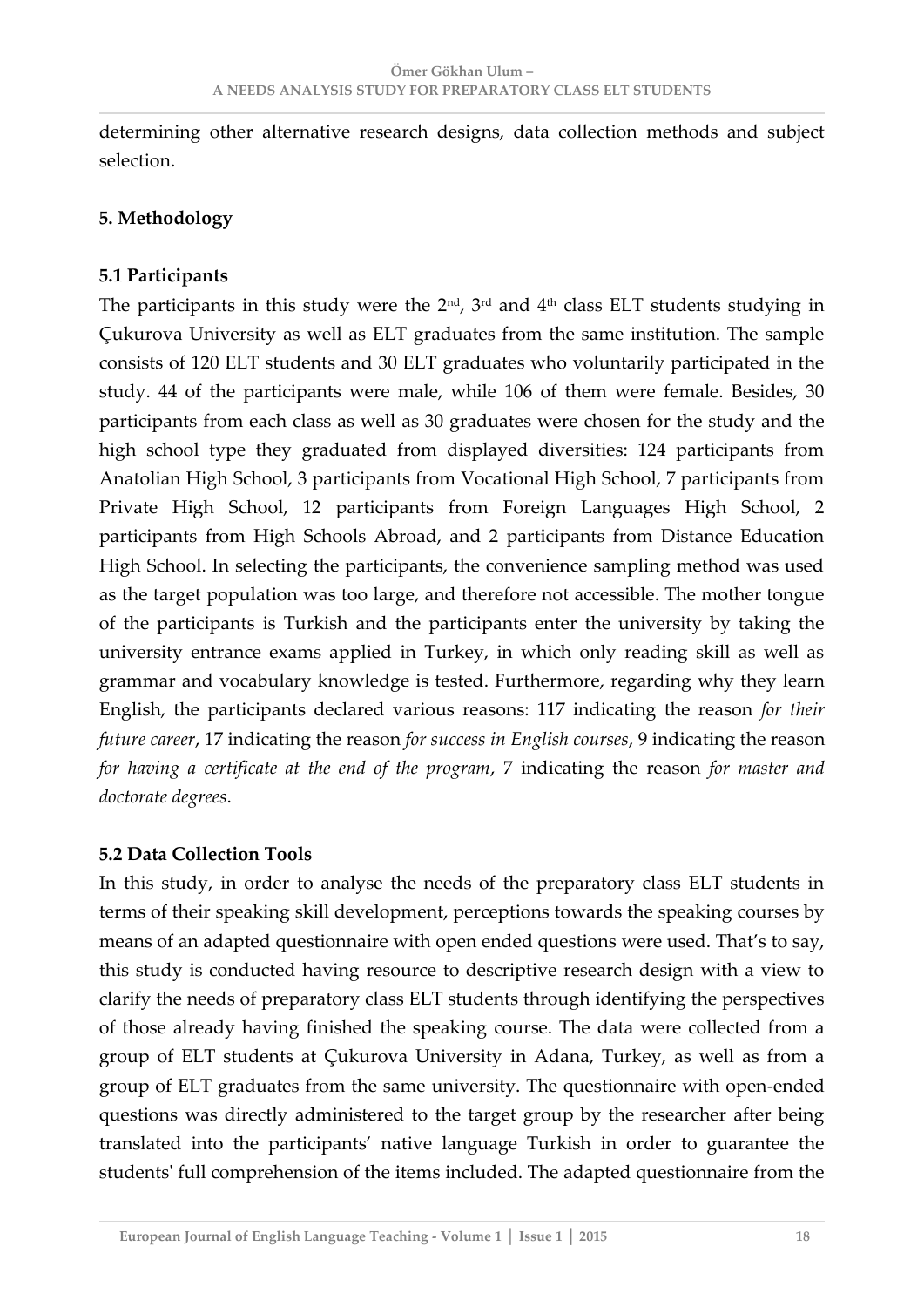study of Kocaman and Balcıoğlu (2013) as well as the study of Yılmaz (2004) included 30 questions with multiple options so that students can choose the answers true for them. Besides, open-ended questions adapted from the study of Hutchinson and Waters (1987) were also used to supply the students with an opportunity to express their views freely. Based upon a descriptive research design, this study involves the data analysis of descriptive statistics. In this sense, SPSS 20.0, a Statistical Program for Social Sciences was administered to report the ELT students' and ELT graduates' viewpoints in numerical data. In order to analyze the data obtained from the questionnaire, mean  $(x)$ was used as a statistical technique to find out the rate of agreement related to the items. The assumption of normality was tested via examining Kolmogorov-Smirnova suggesting that normality was a reasonable assumption while Cronbach's Alpha was used suggesting that the questionnaire was highly reliable. Responds from 150 participants from Çukurova University were used in the analysis made. Finally, the open ended questions were analysed according to frequencies of mentioned views.

#### **6. Data Analysis and Results**

In the following section, one-way Anova results according to class factor are described based on the findings. Besides, the results of the study and the findings are described based on the data obtained from the participants by means of the instruments. The results and the findings are described based on the related research questions as well.

|                | Sum of Squares |     | Mean Square |       | Sig. |
|----------------|----------------|-----|-------------|-------|------|
| Between Groups | 2.786          |     | .696        | 3.374 | .011 |
| Within Groups  | 29.929         | 145 | .206        |       |      |
| Total          | 32.715         | 149 |             |       |      |

**Table 1:** One way Anova results according to class factor

By looking at the questionnaire regarding the effect of five different groups on the participants' perspectives on speaking skill, it was seen that there was significant effect on the perspectives since  $p<0.05$  level [F (4, 145) =3.374,  $p = .011$ ]. So, it may be said that there is an effect of class factor on the perspectives of the students. So, post-hoc test was administered and it was seen that there was a significant difference between 1<sup>st</sup> and 3 rd classes.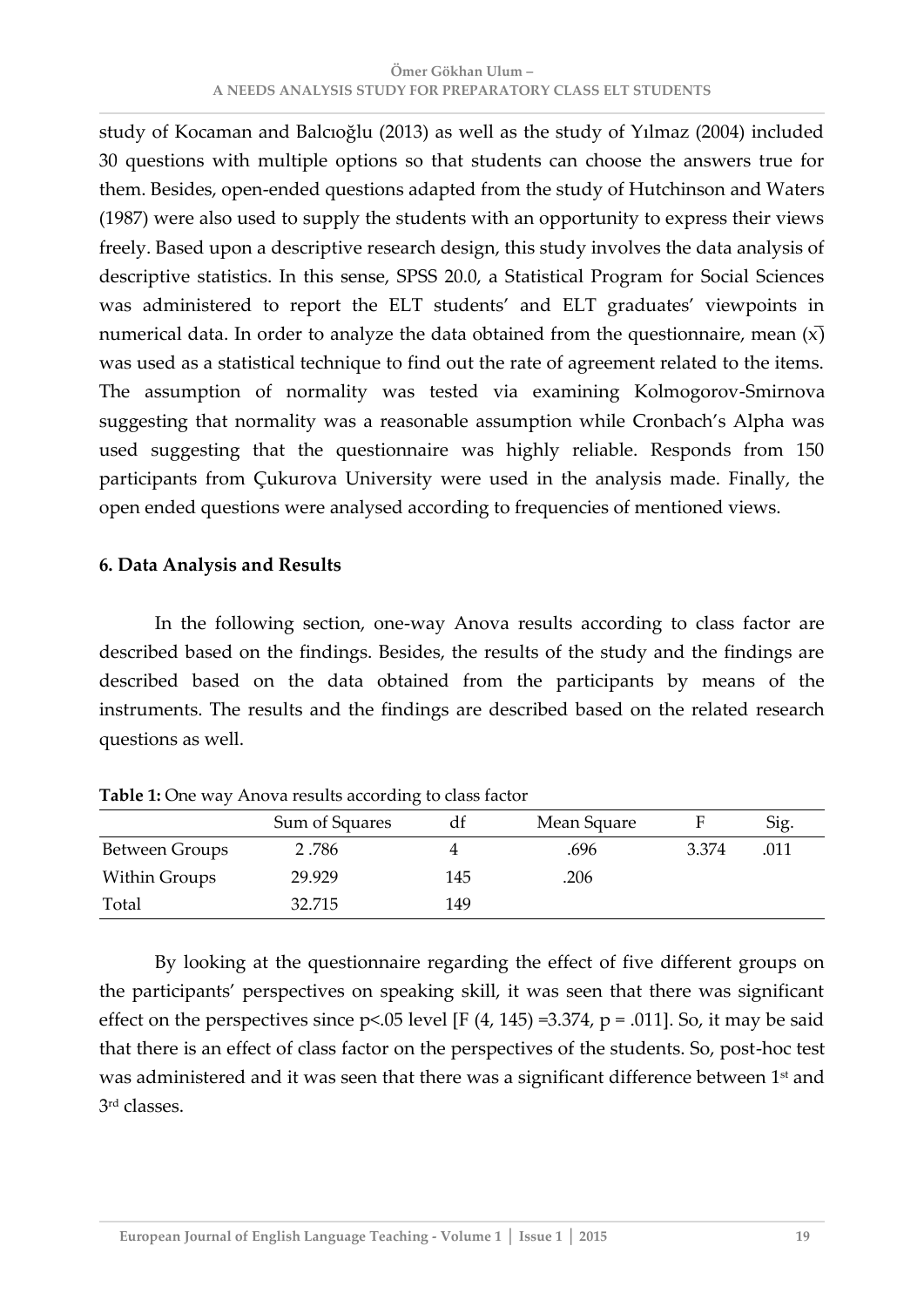# **6.1 Results pertaining to the Contentment of the Speaking Course in terms of Speaking Needs**

In the questionnaire, there are 3 items related to results pertaining to the contentment of the speaking courses, the aim of which is to specify the perspectives of the ELT students and graduates. Table 2 clarifies the results pertaining to the contentment of speaking courses.

|                         | $\mathbf N$ | Mean | Std. Deviation |
|-------------------------|-------------|------|----------------|
| 1. I am content with    | 150         | 3.58 | .76137         |
| having taken a          |             |      |                |
| speaking course in      |             |      |                |
| preparatory class as it |             |      |                |
| responded to my         |             |      |                |
| speaking needs.         |             |      |                |
| 2. I believe that       | 150         | 3.21 | .87152         |
| preparatory class is    |             |      |                |
| helpful in responding   |             |      |                |
| to my speaking needs.   |             |      |                |
| 3. As it did not meet   | 150         | 1.82 | .90299         |
| my speaking needs,      |             |      |                |
| the speaking course in  |             |      |                |
| preparatory class       |             |      |                |
| made me get bored.      |             |      |                |
| Valid N (listwise)      | 150         |      |                |

**Table 2:** Contentment with Speaking Courses with regard to Speaking Needs

Table 2 indicates that the mean  $(x)$  score for the 1<sup>st</sup> item regarding *I am content with having taken a speaking course in preparatory class as it responded to my speaking needs* is 3.58. This score means that Item 1 is the most agreed item by the participants. The participants totally agree about this item. By looking at the 2<sup>nd</sup> item regarding *I believe that preparatory class is helpful in responding to my speaking needs, the mean*  $(\overline{x})$  score is 3.21 which means that the participants agree with the item. However, when we look at the 3 rd item with regard to *As it did not meet my speaking needs, the speaking course in preparatory class made me get bored*, the mean  $(x)$  score is 1.82 referring that they totally disagree about the item.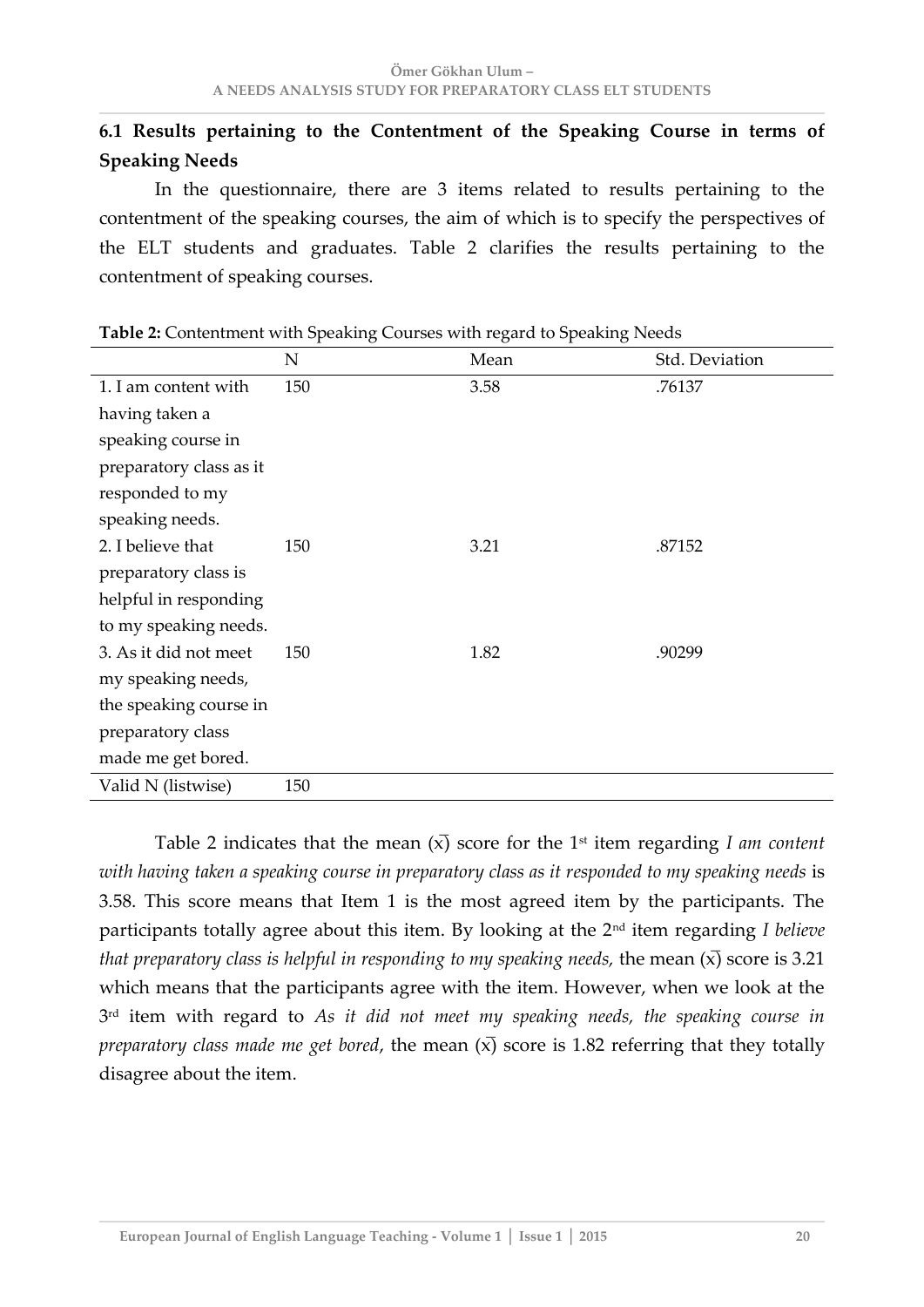# **6.2 Results Pertaining to the Materials and Opportunities Needed in the Speaking Course**

In the questionnaire, there are 4 items pertaining to the materials and opportunities needed in speaking courses, the aim of which is to specify the perspectives of the ELT students and graduates. Table 3 clarifies the results pertaining to the materials and opportunities needed in speaking courses.

|                        | N   | Mean | Std. Deviation |
|------------------------|-----|------|----------------|
| 4. The audio and       | 150 | 2.86 | .91248         |
| visual materials were  |     |      |                |
| effective in the       |     |      |                |
| speaking course.       |     |      |                |
| 5. The extra materials | 150 | 2.78 | .96147         |
| in the speaking course |     |      |                |
| were sufficient in the |     |      |                |
| preparatory class.     |     |      |                |
| 6. Having some part    | 150 | 2.33 | 1.16818        |
| of the speaking        |     |      |                |
| course in language     |     |      |                |
| laboratory when we     |     |      |                |
| were in preparatory    |     |      |                |
| class aided my         |     |      |                |
| speaking needs.        |     |      |                |
| 7. We had some part    | 150 | 1.70 | 1.01364        |
| of the speaking        |     |      |                |
| course in language     |     |      |                |
| laboratory when we     |     |      |                |
| were in preparatory    |     |      |                |
| class.                 |     |      |                |
| Valid N (listwise)     | 150 |      |                |

**Table 3:** Materials and Opportunities Needed in Speaking Courses

Table 3 reveals that the mean  $(x)$  score for the  $4<sup>th</sup>$  item regarding *The audio and visual materials were effective in the speaking course is 2.86 while the mean*  $(x)$  score for the 5 th item regarding *The extra materials in the speaking course were sufficient in the preparatory class* is 2.78 which means that these two items are the most agreed items by the participants. On the other hand, the 6<sup>th</sup> item stating *Having some part of the speaking course in language laboratory when we were in preparatory class aided my speaking needs* has the mean  $(\overline{x})$  score of 2.33 which points out that the participants do not agree about this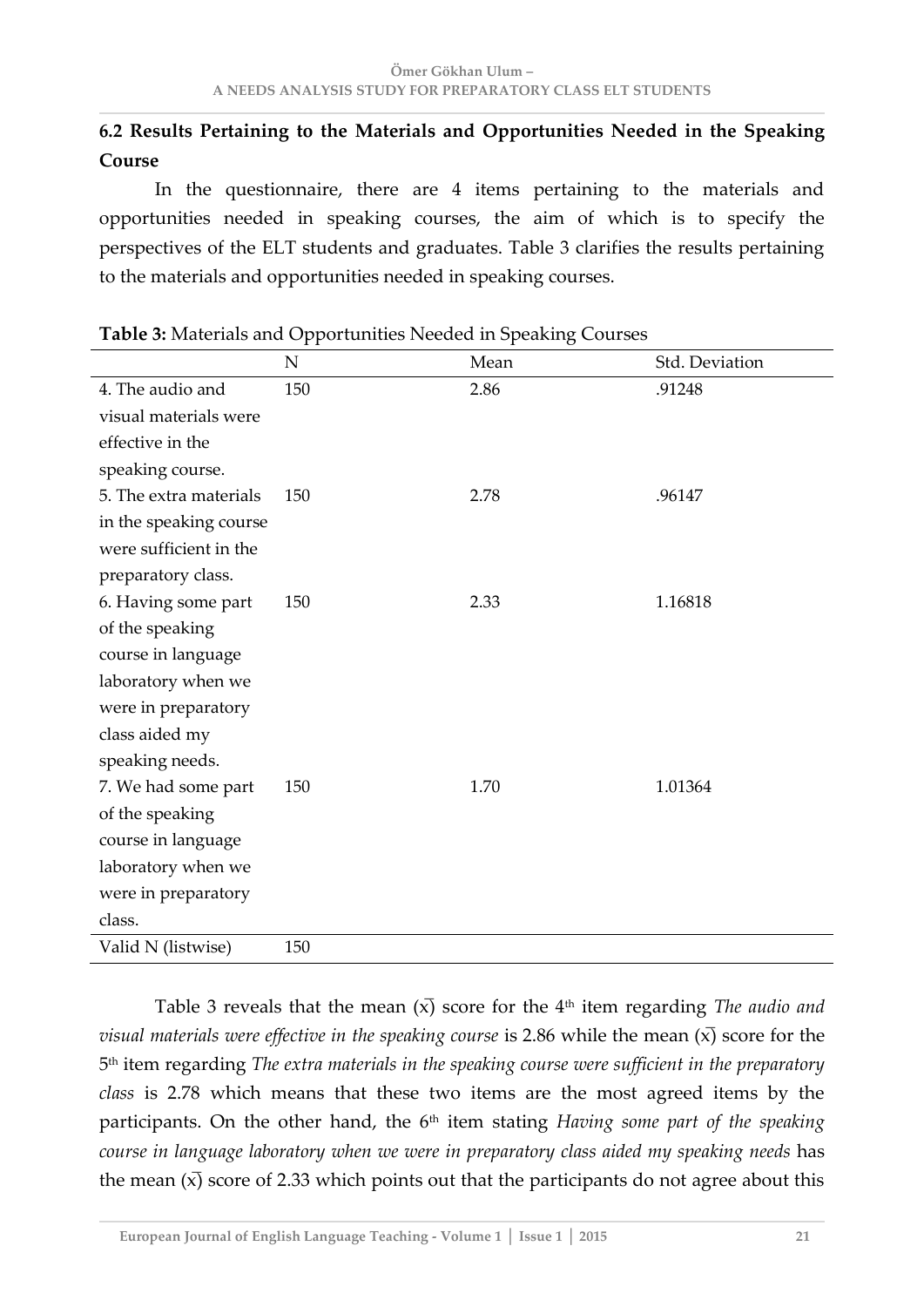item. At the same time, with the mean  $(x)$  score of 1.70, the item 7 with regard to *We had* some part of the speaking course in language laboratory when we were in preparatory class is the least agreed item by the participants in this category.

# **6.3 Results pertaining to the Need of Individual and Group Works in the Speaking Course**

In the questionnaire, there are 5 items pertaining to the need of individual and group works in speaking courses, the aim of which is to specify the perspectives of the ELT students and graduates. Table 4 clarifies the results pertaining to the need of individual and group works in speaking courses.

|                       | ${\bf N}$ | Mean | Std. Deviation |
|-----------------------|-----------|------|----------------|
| 8. I liked working in | 150       | 3.15 | .83334         |
| small groups in the   |           |      |                |
| speaking course.      |           |      |                |
| 9. The students       | 150       | 3.07 | .81180         |
| developed             |           |      |                |
| cooperative           |           |      |                |
| relationships with    |           |      |                |
| each other in the     |           |      |                |
| speaking course.      |           |      |                |
| 10. I preferred to    | 150       | 3.07 | .92755         |
| work with a partner   |           |      |                |
| in the speaking       |           |      |                |
| course.               |           |      |                |
| 11. Other students    | 150       | 2.83 | .85465         |
| helped me in          |           |      |                |
| speaking courses.     |           |      |                |
| 12. I preferred to    | 150       | 2.48 | 1.06007        |
| work alone in the     |           |      |                |
| speaking course.      |           |      |                |
| Valid N (listwise)    | 150       |      |                |

**Table 4:** The Need of Individual and Group Works in Speaking Courses

Table 4 shows that the mean  $(\overline{x})$  score for the 8<sup>th</sup> item regarding *I liked working in small groups in the speaking course* is 3.15. Besides, the mean  $(x)$  score for the item 9 regarding *The students developed cooperative relationships with each other in the speaking course* and the mean score for the item 10 regarding I *preferred to work with a partner in the speaking course* are equal as 3.07 while the mean  $(x)$  score for the 11<sup>th</sup> item regarding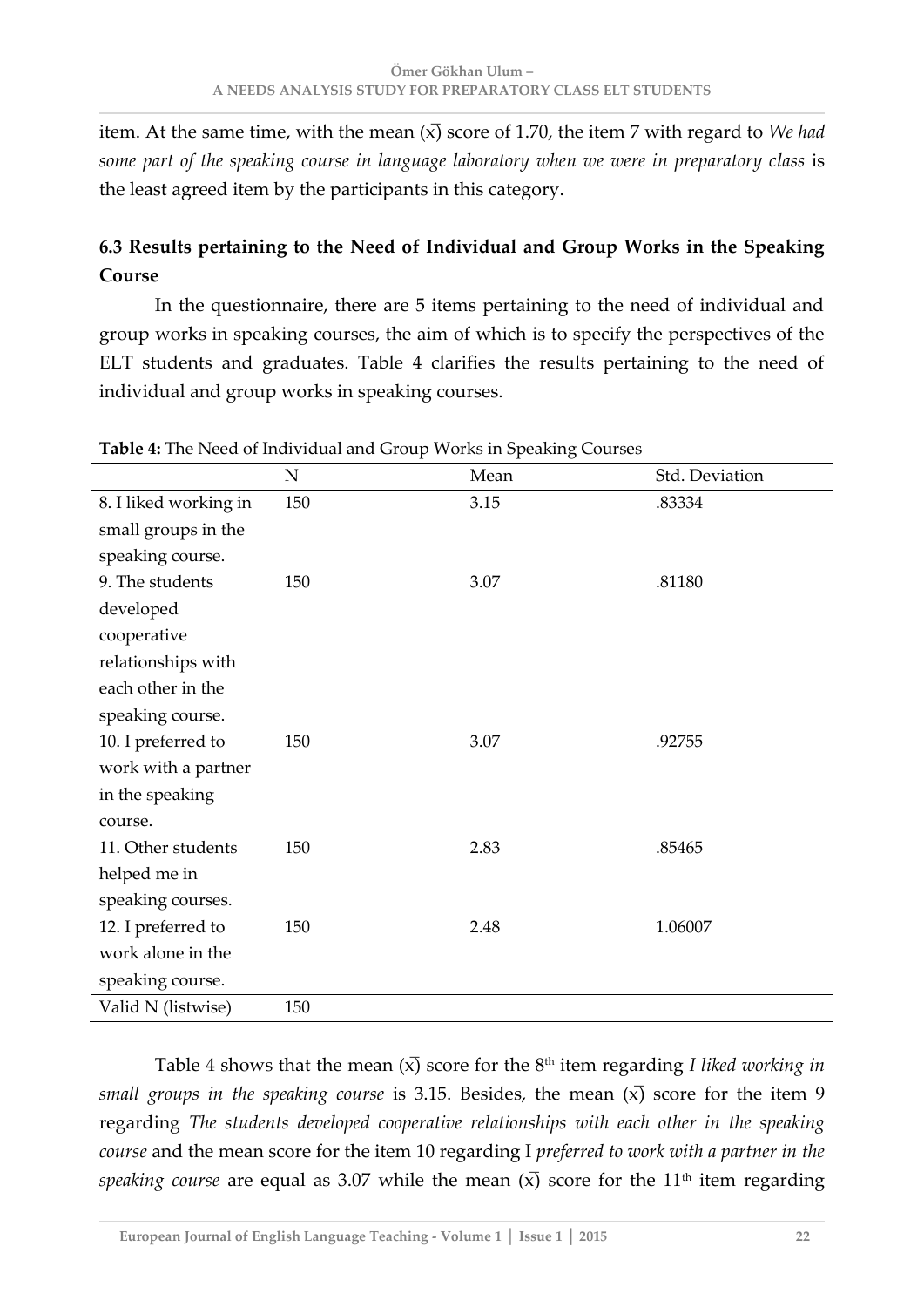*Other students helped me in speaking courses* is 2.83. These scores means that these 4 items are agreed by the participants, though the 12<sup>th</sup> item regarding *I preferred to work alone in the speaking course* is not agreed by the participant.

# **6.4 Results pertaining to Efficiency of the Speaking Course in terms of Meeting the Speaking Needs**

In the questionnaire, there are 18 items pertaining to the efficiency of the speaking course in terms of meeting the speaking needs of the students, the aim of which is to specify the perspectives of the ELT students and graduates. Table 5 clarifies the results pertaining to the efficiency of the speaking course in terms of meeting the speaking needs.

|                         | $\mathbf N$ | Mean | Std. Deviation |
|-------------------------|-------------|------|----------------|
| 13. I was guided and    | 150         | 3.19 | .84898         |
| supported enough in     |             |      |                |
| speaking courses.       |             |      |                |
| 14. The directions      | 150         | 3.18 | .81158         |
| were clear in           |             |      |                |
| speaking courses.       |             |      |                |
| 15. The proper          | 150         | 3.16 | .81166         |
| feedback helped my      |             |      |                |
| learning in speaking    |             |      |                |
| courses.                |             |      |                |
| 16. The interaction     | 150         | 3.15 | .88033         |
| was efficient in        |             |      |                |
| speaking courses.       |             |      |                |
| 17. The activities done | 150         | 3.14 | .84369         |
| by the whole class      |             |      |                |
| were effective for my   |             |      |                |
| learning in speaking    |             |      |                |
| courses.                |             |      |                |
| 18. We were informed    | 150         | 3.13 | .84874         |
| before testing and      |             |      |                |
| evaluation of           |             |      |                |
| speaking courses.       |             |      |                |
| 19. We were             | 150         | 3.11 | .87114         |
| encouraged enough       |             |      |                |
| to participate in the   |             |      |                |
| speaking courses.       |             |      |                |

**Table 5:** Efficiency of the Speaking Course in terms of Meeting the Speaking Needs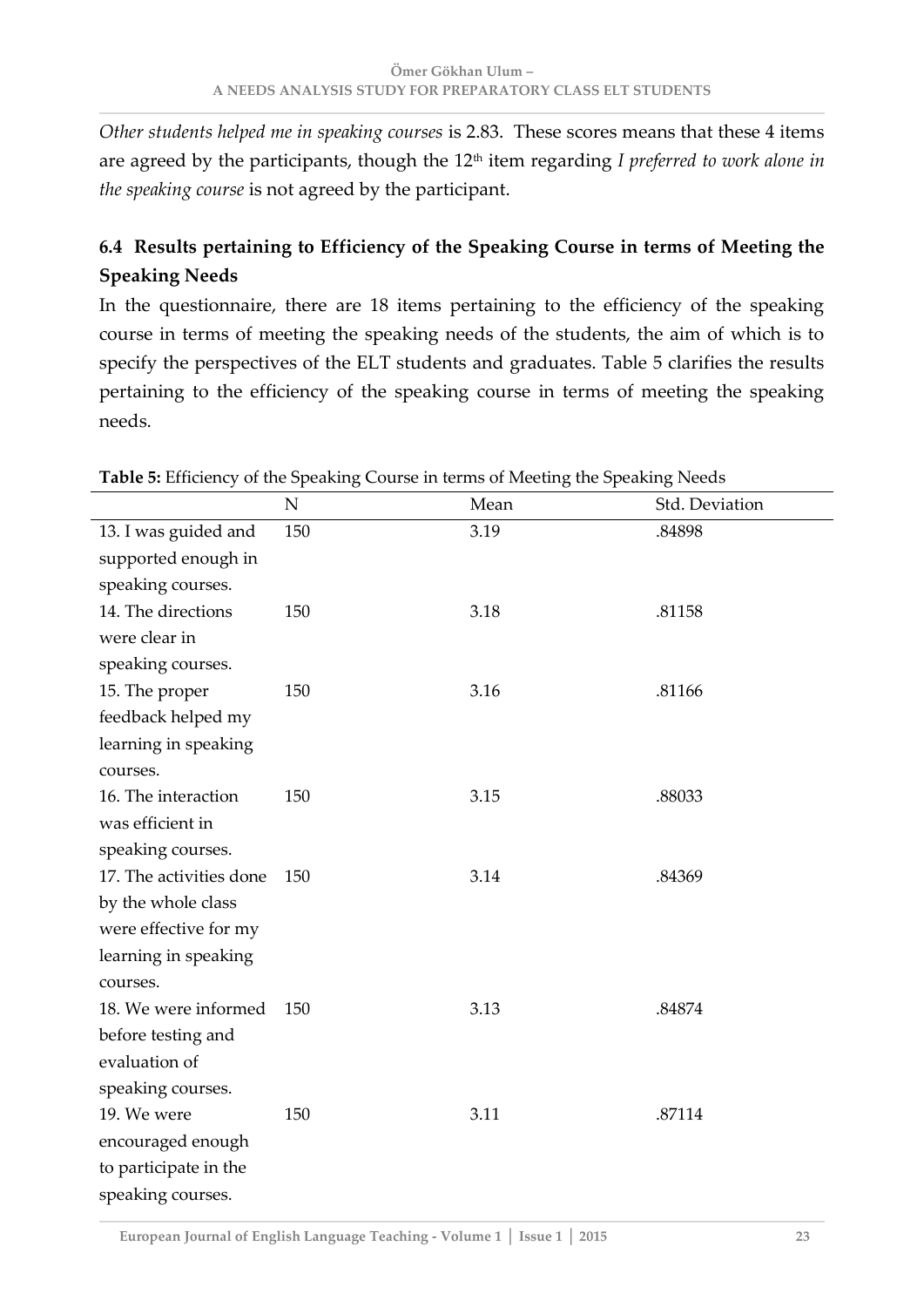| 20. We were informed<br>about the content of                                                                     | 150 | 3.07 | .95606 |
|------------------------------------------------------------------------------------------------------------------|-----|------|--------|
| the speaking course at<br>the beginning of the<br>term.                                                          |     |      |        |
| 21. It was easy to<br>follow the instructor<br>in the speaking<br>course.                                        | 150 | 3.07 | .83623 |
| 22. We had equal<br>chances in speaking<br>courses.                                                              | 150 | 3.06 | .9715  |
| 23. Enough<br>motivation was<br>provided in speaking                                                             | 150 | 3.05 | .88830 |
| courses.<br>24. The time was used<br>effectively in<br>speaking courses.                                         | 150 | 3.02 | .87830 |
| 25. Various activities<br>were done in<br>speaking courses.                                                      | 150 | 3.00 | .84739 |
| 26. The methods used<br>in the instruction<br>process were effective<br>for our learning in<br>speaking courses. | 150 | 2.99 | .87850 |
| 27. Students gave<br>each other feedbacks<br>in speaking courses.                                                | 150 | 2.79 | .98510 |
| 28. Lesson hours of<br>speaking courses in<br>preparatory class<br>were enough.                                  | 150 | 2.60 | .98918 |
| 29. The instructor<br>taught in interesting<br>ways in speaking<br>courses.                                      | 150 | 2.60 | .98988 |
| 30. The number of the<br>students in speaking<br>courses helped my                                               | 150 | 2.54 | .97338 |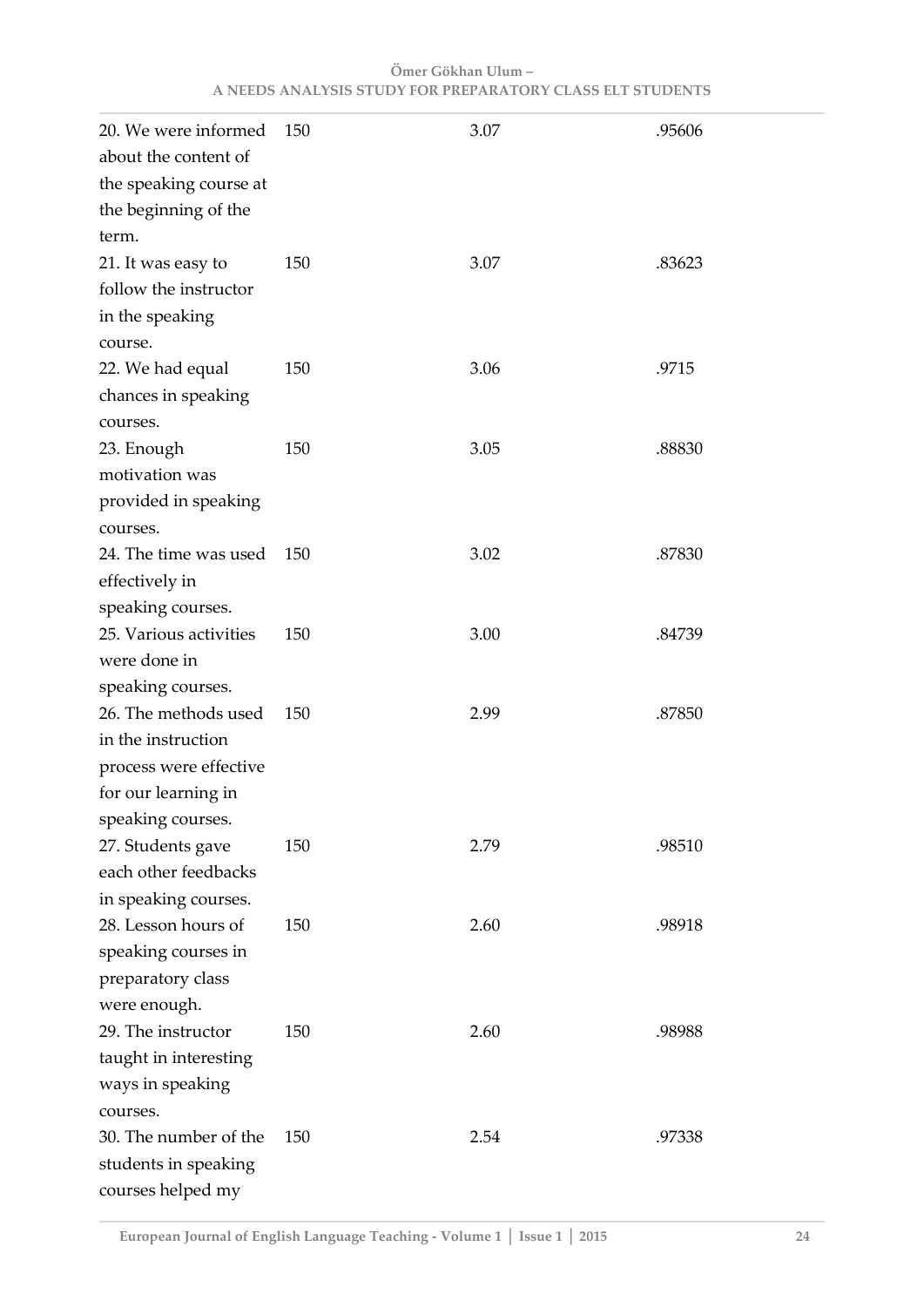| learning.          |     |  |
|--------------------|-----|--|
| Valid N (listwise) | 150 |  |

All the items related to the efficiency of the speaking courses in terms of meeting the speaking needs of the students suggest that the participants all agree with the items. That's to say, Table 5 signifies the overall acceptance of the items regarding the efficiency of speaking courses.

#### **6.5 Results pertaining to the Open-ended Questions**

Remarks, codes and frequencies from answers of the students to the open-ended questions were given in Table 6. That's to say, Table 6 illustrates the perspectives of the students related to speaking skill.

| re or staachts wie in Indiana to speaking |           |                                 |
|-------------------------------------------|-----------|---------------------------------|
| Codes                                     | Frequency | <b>Remarks of Students</b>      |
| Expectations from the speaking            | 61        | To be able to communicate       |
| course in preparatory class               |           | through English effectively and |
|                                           |           | fluently.                       |
|                                           |           | Our speech mistakes should be   |
|                                           | 8         | tolerated and we shouldn't be   |
|                                           |           | afraid of talking.              |
| The extent of meeting the                 | 38        | I have highly/sufficiently met  |
| expectations in preparatory class         |           | my expectations.                |
|                                           | 35        | I have hardly/never met my      |
|                                           |           | expectations.                   |
| How are you learning                      | 25        | We should do various            |
| speaking?/How would you learn it          |           | interesting activities based on |
| better?                                   |           | more speaking practices to      |
|                                           |           | provide interactive             |
|                                           | 10        | participation.                  |
|                                           | 14        | We should communicate with      |
| The materials available for the           | 12        | native speakers.                |
| speaking course.                          | 11        | Computers, projectors, video,   |
|                                           |           | cd players.                     |
|                                           | 40        | Course books.                   |
| With whom, where, when and how            |           | No sources were available.      |

**Table 6:** Students' View Related to Speaking Skill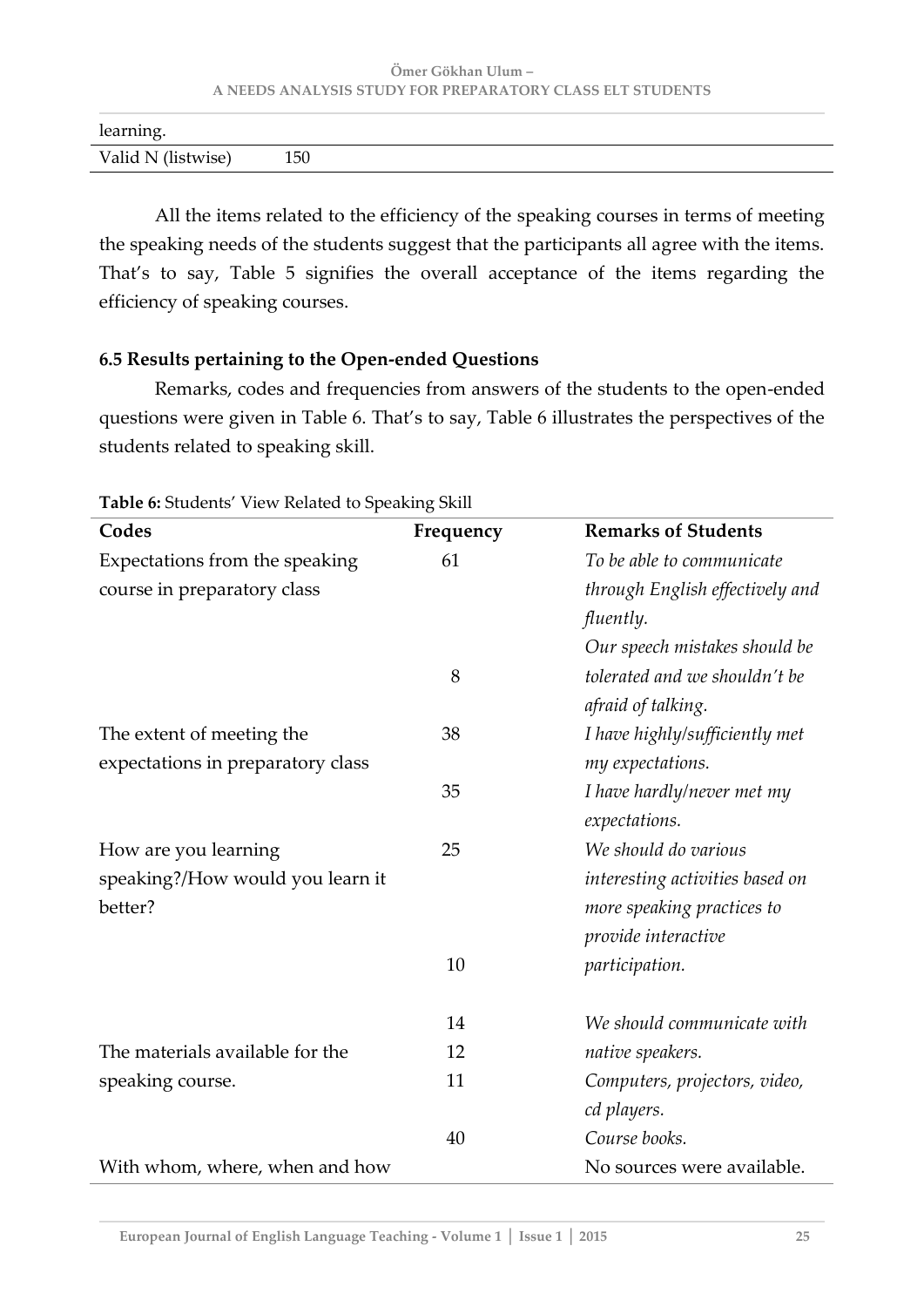| Ömer Gökhan Ulum – |                                                           |  |  |  |  |
|--------------------|-----------------------------------------------------------|--|--|--|--|
|                    | A NEEDS ANALYSIS STUDY FOR PREPARATORY CLASS ELT STUDENTS |  |  |  |  |

| the speaking skill will be used. | 24 | I use/will use the speaking skill<br>when communicating with my<br>students at school.<br>I use/will use the speaking skill |
|----------------------------------|----|-----------------------------------------------------------------------------------------------------------------------------|
|                                  |    | when I go abroad or<br>communicate with foreign<br>speakers.                                                                |

By looking at the results of open-ended questions, we can easily see that most of the participants expect to be able to communicate through English effectively and fluently, while some of others imply that their speech mistakes should be tolerated and they shouldn't be afraid of talking in speaking courses. Regarding the extent of meeting their expectations in the preparatory class, most of them have highly/sufficiently met their expectations while another group at almost the same frequency have hardly/never met their expectations. Besides, most of the participants put forward that they should make various interesting activities based on more speaking practice to provide interactive participation, while some stated that they should communicate with native speakers. Furthermore, in terms of the materials available for the speaking course, most of the participants made a list of such sources as computers, projectors, video and cd players while some of them implied they had no materials to use. Finally, referring to the use of speaking skill in real life most of the participants have suggested that they use/will use the speaking skill when communicating with their students at school. On the other hand, some of them have declared that they use/will use the speaking skill when I go abroad or communicate with foreign speakers.

#### **7. Discussion and Conclusion**

There are a number of skills that cannot be properly learnt unless a more academic attitude is located in the language programs. If so, an adjustment of the language teaching courses towards a more precise academic scope is offered as a possible answer for supplying learners with a specialised structure related to demands, necessities and objectives of their field of studies (Vinuesa, 2015). In this needs analysis study, the needs of the preparatory class ELT students were tried to be figured out by means of the perceptions of those already finished the speaking course. It was understood that the aim of the majority of the respondents learning speaking skill was for their future career. Besides, it is so satisfactory that the respondents, being content with having taken the course and knowing the importance of taking it in the preparatory class,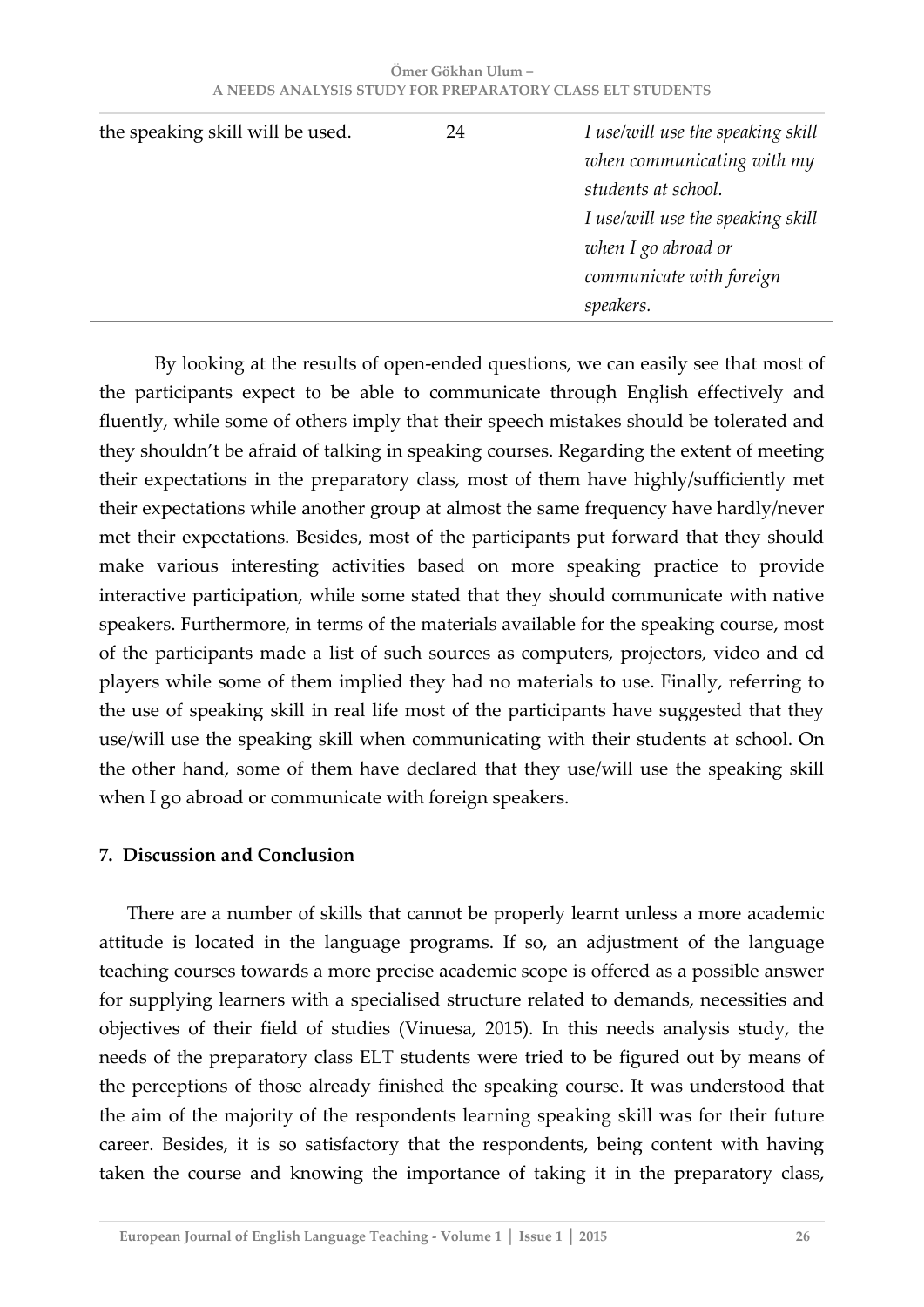know exactly where, when, how and with whom they will use the language. Furthermore, the conclusions rooted from the perspectives of the students are as in the followings;

- The participants are content with having taken the speaking course in preparatory class, in terms of meeting their speaking needs.
- Authentic materials are among the most significant means instructors should employ in classroom setting to make their instruction go well and be adequate in conveying the required data to each learner (Al Azri and Al-Rashdi, 2015). Regarding the materials and opportunities needed in speaking courses, the participants stated that the materials were efficiently used in their speaking courses. However, the participants declared negative views in terms of not having a speaking laboratory and the desire to use it. Furthermore a number of the participant declared that they have computers, projectors, videos and Cd players available for their courses, while some of them have mentioned the course books being the only materials available for the course. On the other hand, a group of the respondents complained about the lack of speaking sources for their courses.
- Group work is generally employed to assist the learners to rehearse their verbal skills as well as in teaching them to work together (Krogstad, 2011). Participants indicated very positive views of studying in groups, by indicating that group works aid their learning as well as being more advantageous. On the other hand, the respondents presented very negative views on working individually.
- It has been clearly understood from the analysis that the overall perception of the participants as to the efficiency of the program is adequate. However, a number of the respondents have declared that they should do various interesting activities based on more speaking practices to provide interactive participation. In language learning, the most required skill is speaking. So, instructors should do their best to supply learners with the best speaking practices needed. The aim of a speaking class should be to stimulate the learning of communication skills and to promote authentic communication in and out of the classroom setting (Shojaee, n.d.).
- More than half of the respondents state that they have met their expectations; while a group with a slightly smaller number of respondents put forward that they have hardly or never met their expectations as a result of their low speaking success.
- A high number of the participants state that they will use speaking skill when communicating with their students at school, while some respondents present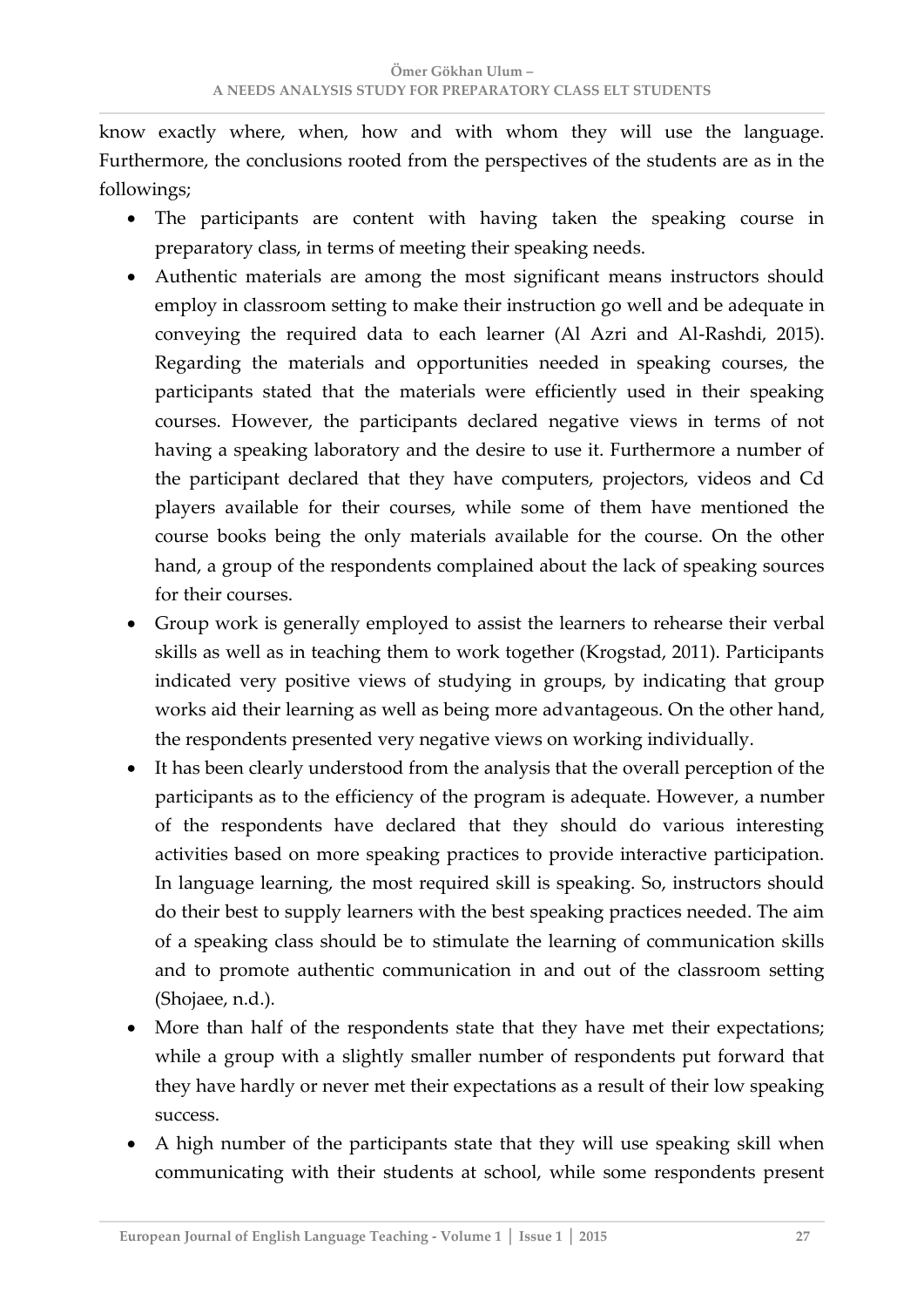that they will use speaking skill when they go abroad or communicate with foreign speakers.

After this very specific needs analysis, the following suggestions were structured;

- There should be more alternative materials for speaking courses.
- Interactive group works should be encouraged a lot, since it was seen in the study that the students disfavour working individually.
- Although the sufficiency of the speaking courses was declared as adequate by the majority of the respondents, more authentic and interesting activities should be put into practice to maintain the success of the course.
- In order to meet the expectations of those unpleasant about the program, some precautions to assist learning should be employed by providing a stress free setting in which bad emotions of the learners are hindered.

# **About the author**

Ömer Gökhan Ulum is an instructor at Adana Science and Technology University, Turkey. He is doing his PhD at the English Language Education Department of Çanakkale 18 Mart University, Turkey. His research interest covers culture and language, applied linguistics, pragmatics, discourse analysis, and education research.

# **References**

- 1. Al Azri, R. H., & Al-Rashdi, M. H. (2014). The effect of using authentic materials in teaching. *International journal of scientific & technology research*, *3*(10), 249-254.
- 2. Brown, J. D. (2006). Second language studies: Curriculum development.
- 3. ETIC. (1975). English for Academic Study: problems and perspectives. ETIC Occasional Paper. London: The British Council.
- 4. Flowerdew, J., & Peacock, M. (2001). Research perspectives on English for academic purposes. Ernst Klett Sprachen.
- 5. Hutchinson, T. & A. Waters. 1987. English for Specific Purposes: A Learning-Centred Approach. Cambridge: Cambridge University Press.
- 6. Hyland, K., & Hamp-Lyons, L. (2002). EAP: Issues and directions. Journal of English for academic purposes, 1(1), 1-12.
- 7. Jordan, R. R. (1997). English for academic purposes: A guide and resource book for teachers. Cambridge University Press.